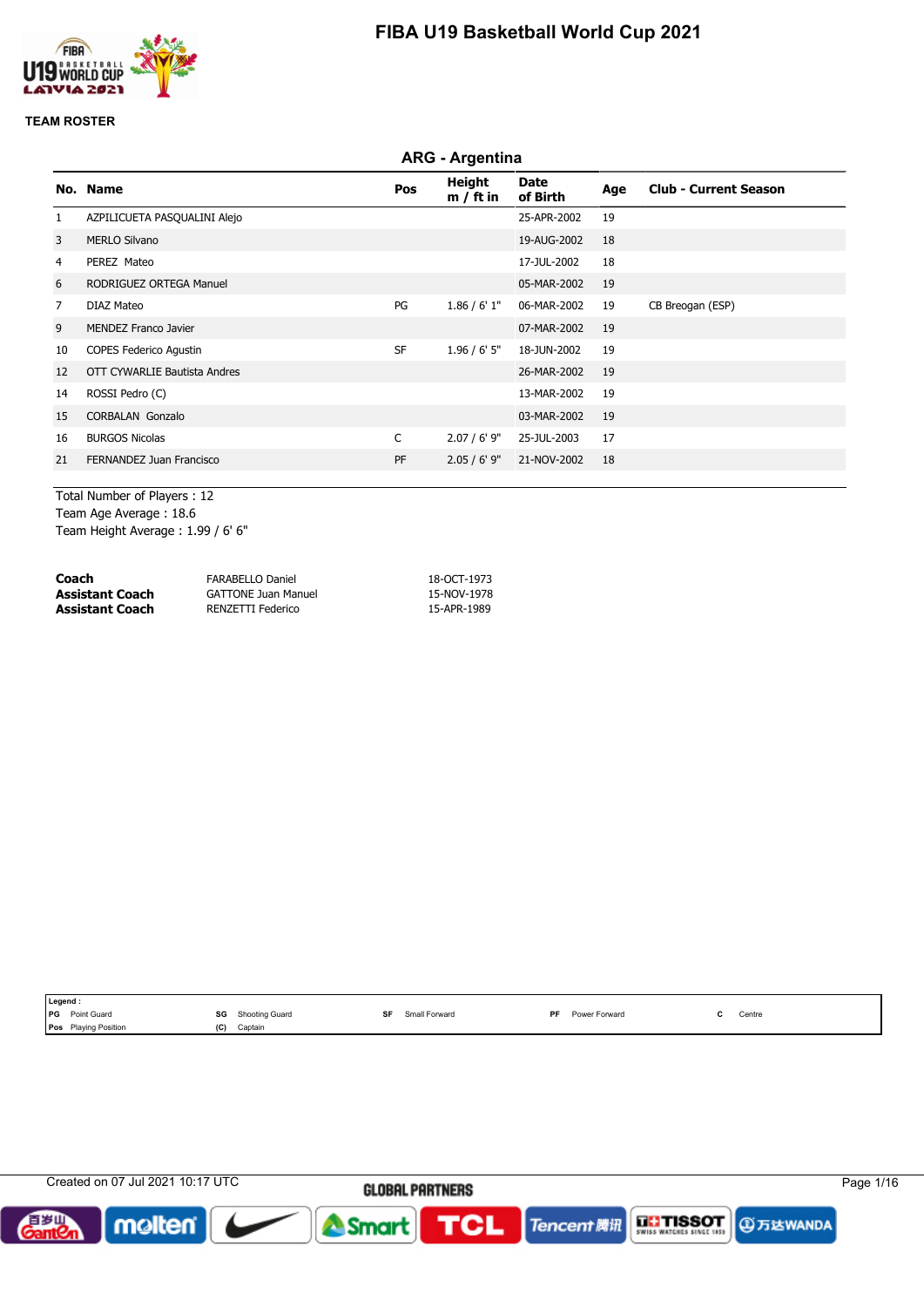

#### **TEAM ROSTER**

|                |                         |              | <b>AUS - Australia</b> |                         |     |                              |
|----------------|-------------------------|--------------|------------------------|-------------------------|-----|------------------------------|
|                | No. Name                | Pos          | Height<br>$m / ft$ in  | <b>Date</b><br>of Birth | Age | <b>Club - Current Season</b> |
| 4              | <b>ARMSTRONG Taran</b>  | PG           | 1.95/6'5''             | 15-JAN-2002             | 19  |                              |
| 5              | <b>BAYLES Biwali</b>    | G            | 1.88 / 6' 2''          | 15-FEB-2002             | 19  |                              |
| 6              | <b>SMITH Reyne</b>      | PG           | 1.86 / 6' 1''          | 28-OCT-2002             | 18  |                              |
| $\overline{7}$ | WIGNESS Tamuri Slim (C) | G            | 1.80 / 5' 11"          | 26-MAR-2002             | 19  |                              |
| 8              | GALLOWAY Jaylin         | G            | 1.97/6'6''             | 21-DEC-2002             | 18  |                              |
| 9              | <b>JONES Blake</b>      | F.           | 2.04 / 6' 8''          | 28-FEB-2002             | 19  |                              |
| 10             | *DENGDIT Bol            | PF           | 2.10 / 6' 11"          | 21-FEB-2003             | 18  |                              |
| 11             | <b>DANIELS Dyson</b>    | PG           | 1.97/6'6''             | 17-MAR-2003             | 18  |                              |
| 12             | ADEBAYO Toluwaleyi      | F.           | 2.02 / 6' 8''          | 09-MAR-2002             | 19  |                              |
| 13             | <b>GAK Akoldah</b>      | $\mathsf{C}$ | 2.10 / 6' 11"          | 12-JUL-2002             | 18  |                              |
| 14             | OKWERA Wena David       | PF           | 2.03 / 6' 8''          | 31-JUL-2002             | 18  |                              |
| 15             | YAAK Yaak               | $\mathsf{C}$ | 2.10 / 6' 11"          | 06-AUG-2004             | 16  |                              |
|                |                         |              |                        |                         |     |                              |

Total Number of Players : 12 Team Age Average : 18.3

Team Height Average : 1.99 / 6' 6"

| Coach                  | PERRY Darren Michael           | 13-JUN-1968 |
|------------------------|--------------------------------|-------------|
| <b>Assistant Coach</b> | <b>MCKINLAY Robert Anthony</b> | 19-MAR-1979 |

\* designates a player who falls under art. 3.20a of FIBA internal regulations

| Legend:               |     |                |    |               |    |               |        |
|-----------------------|-----|----------------|----|---------------|----|---------------|--------|
| <b>PG</b> Point Guard | SG  | Shooting Guard | SF | Small Forward | PF | Power Forward | Centre |
| Pos Playing Position  | (C) | Captain        |    |               |    |               |        |

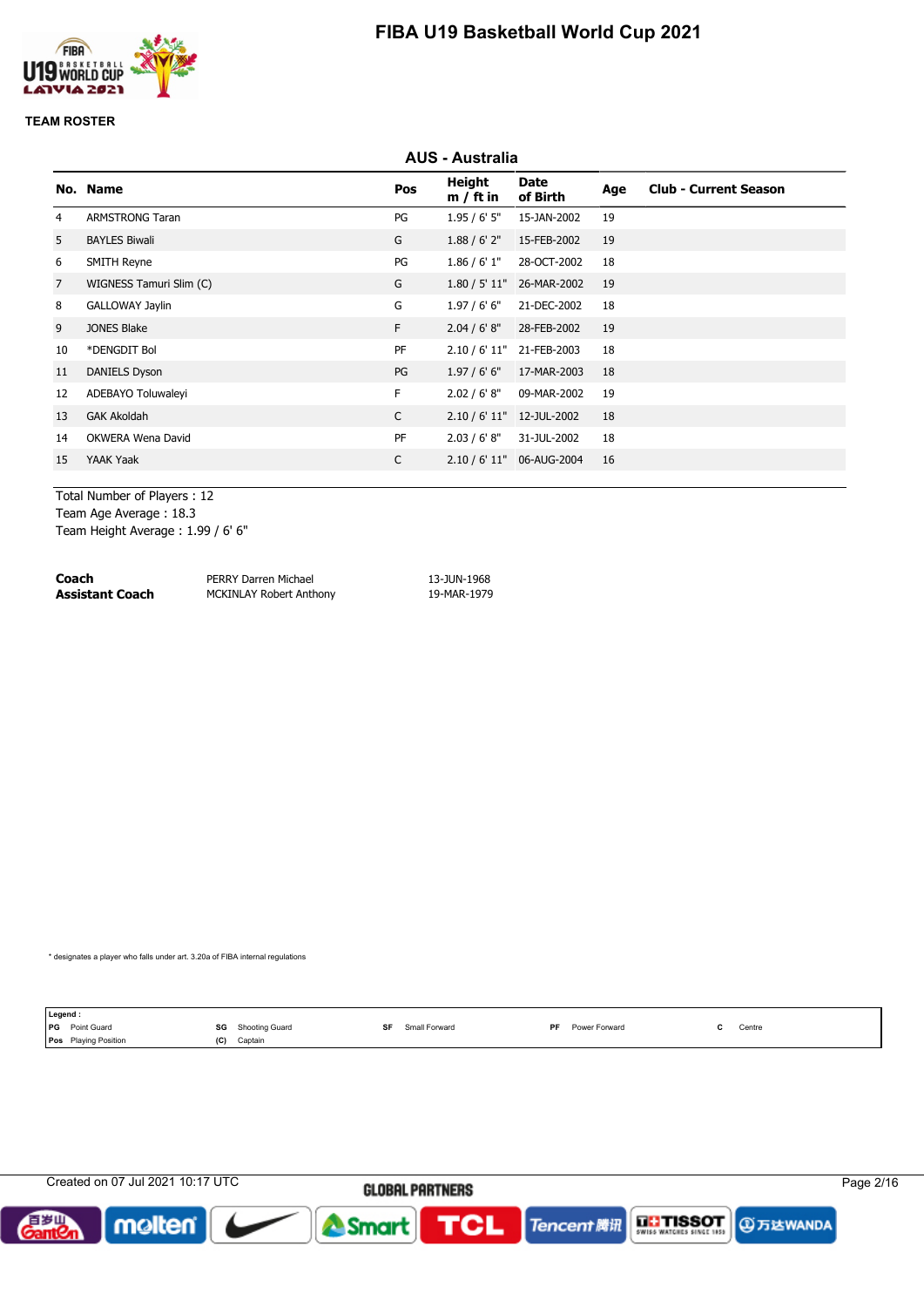

### **TEAM ROSTER**

|                |                                   |           | <b>CAN - Canada</b>   |                           |     |                              |
|----------------|-----------------------------------|-----------|-----------------------|---------------------------|-----|------------------------------|
|                | No. Name                          | Pos       | Height<br>$m / ft$ in | Date<br>of Birth          | Age | <b>Club - Current Season</b> |
| 4              | <b>FISHER Elijah</b>              | SG        | $2.01 / 6'$ 7"        | 03-JAN-2004               | 17  |                              |
| 5              | <b>HOUSTAN Caleb</b>              | <b>SF</b> | $2.05 / 6'$ 9"        | 09-JAN-2003               | 18  |                              |
| 6              | <b>OWUSU-ANANE Nana</b>           | PF        | 2.03 / 6' 8''         | 18-MAR-2002               | 19  |                              |
| $\overline{7}$ | <b>HILL Khalfani</b>              | <b>SF</b> | $2.06 / 6'$ 9"        | 14-MAY-2003               | 18  |                              |
| 8              | PROSPER Olivier-Maxence Gaetan    | F.        | 2.03 / 6' 8''         | 03-JUL-2002               | 19  |                              |
| 9              | NEMBHARD Ryan (C)                 | PG        | 1.83/6'0''            | 10-MAR-2003               | 18  |                              |
| 11             | MATHURIN Bennedict Richard Felder | SG        | 2.01 / 6' 7''         | 19-JUN-2002               | 19  |                              |
| 12             | <b>KALAMBAY Enoch</b>             | <b>SF</b> | $1.96 / 6'$ 5"        | 23-JAN-2002               | 19  |                              |
| 13             | BROWN-FERGUSON Javonté Eliza      | C         |                       | 2.11 / 6' 11" 19-SEP-2002 | 18  |                              |
| 14             | <b>BEDIAKO Charles</b>            | C         |                       | 2.11 / 6' 11" 10-MAR-2002 | 19  |                              |
| 15             | EDEY Zach                         | C         | 2.20 / 7' 3''         | 14-MAY-2002               | 19  |                              |
| 19             | <b>DUKE Kyle</b>                  | PG        | 1.91 / 6' 3''         | 10-JUL-2002               | 18  |                              |
|                |                                   |           |                       |                           |     |                              |

Total Number of Players : 12 Team Age Average : 18.4 Team Height Average : 2.03 / 6' 8"

| Coach                  | WEIR Paul Michael           | 12-JUN-1979 |
|------------------------|-----------------------------|-------------|
| <b>Assistant Coach</b> | SWORDS Jeffrey Shawn        | 27-DEC-1973 |
| <b>Assistant Coach</b> | <b>TATHAM Patrick Bruce</b> | 20-JAN-1984 |

|            | Legend:                     |     |                |    |               |     |               |        |
|------------|-----------------------------|-----|----------------|----|---------------|-----|---------------|--------|
| <b>IPG</b> | Point Guard                 | SG  | Shooting Guard | SF | Small Forward | PF. | Power Forward | Centre |
|            | <b>Pos</b> Playing Position | (C) | Captain        |    |               |     |               |        |

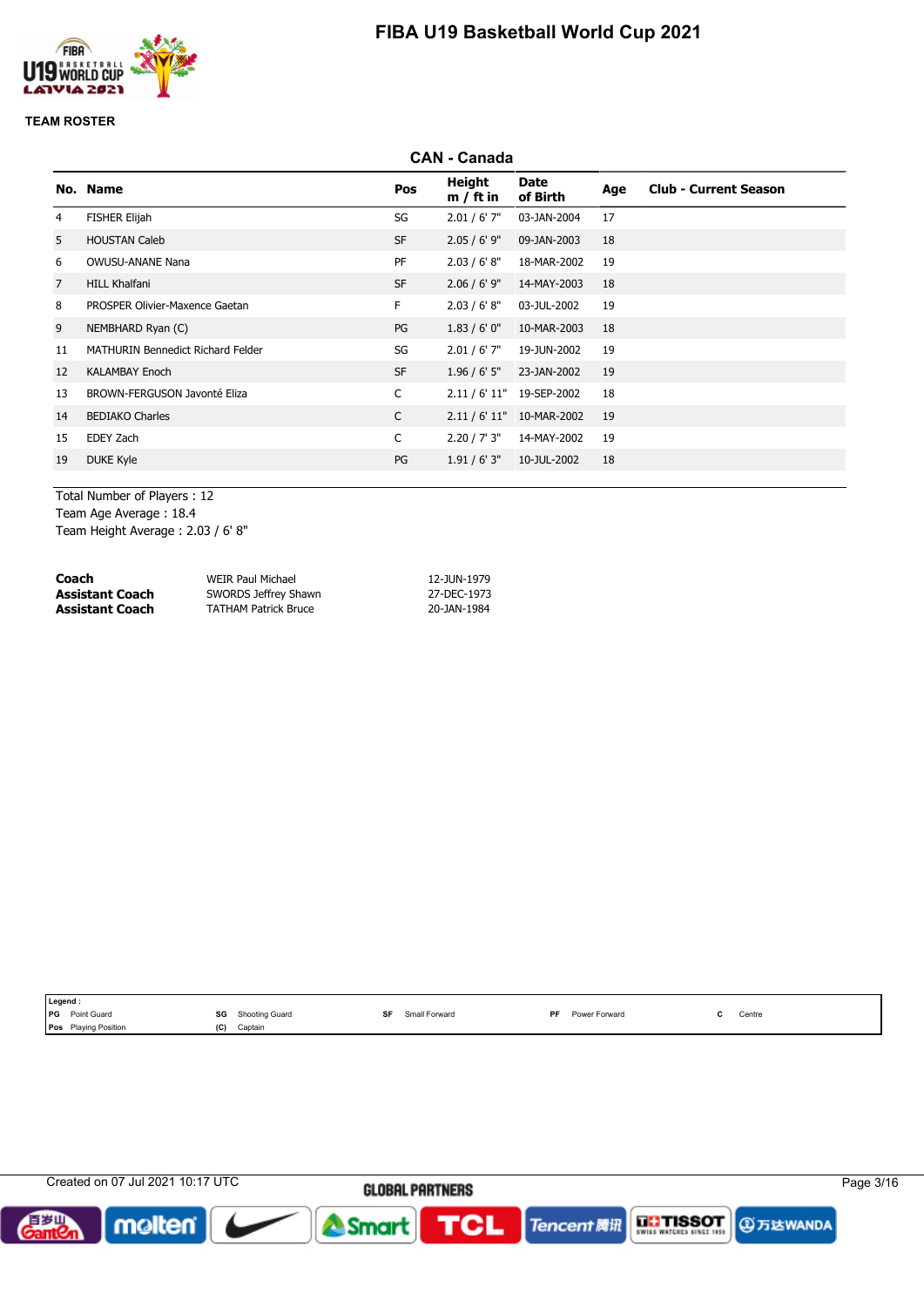



### **TEAM ROSTER**

|             |                              |              | <b>FRA - France</b>   |                  |     |                              |
|-------------|------------------------------|--------------|-----------------------|------------------|-----|------------------------------|
|             | No. Name                     | Pos          | Height<br>$m / ft$ in | Date<br>of Birth | Age | <b>Club - Current Season</b> |
| 0           | TCHICAMBOUD Jayson           | PG           | 1.95/6'5''            | 28-JAN-2002      | 19  | SIG Strasbourg (FRA)         |
| 3           | DEMAHIS-BALLOU Rudy          | PG           | 1.91 / 6' 3''         | 26-FEB-2002      | 19  |                              |
| $7^{\circ}$ | OUEDRAOGO Yvan (C)           | C            | 2.03 / 6' 8''         | 22-MAR-2002      | 19  |                              |
| 10          | EYANGO Guillaume Jean        | PF           | 2.02 / 6' 8''         | 06-FEB-2002      | 19  |                              |
| 13          | <b>DESSERT Brice</b>         | $\mathsf{C}$ | 2.10 / 6' 11"         | 25-MAR-2003      | 18  |                              |
| 22          | <b>MARSILLON NOLEO Kevin</b> | F.           | $2.01 / 6'$ 7"        | 06-MAY-2002      | 19  |                              |
| 25          | <b>FRISCH Clement</b>        | PF           | $2.01 / 6'$ 7"        | 07-JAN-2002      | 19  | SIG Strasbourg (FRA)         |
| 30          | <b>STRAZEL Matthew</b>       | PG           | 1.83/6'0''            | 05-AUG-2002      | 18  |                              |
| 32          | <b>WEMBANYAMA Victor</b>     | PF           | 2.19 / 7' 2''         | 04-JAN-2004      | 17  |                              |
| 34          | <b>TRAORE Armel</b>          | F.           | 2.02 / 6' 8''         | 23-JAN-2003      | 18  |                              |
| 35          | <b>UGOLIN Lucas</b>          | G            | $1.96 / 6'$ 5"        | 23-APR-2002      | 19  |                              |
| 77          | <b>LESMOND Louis</b>         | G            | $1.96 / 6'$ 5"        | 06-JAN-2002      | 19  |                              |
|             |                              |              |                       |                  |     |                              |

Total Number of Players : 12 Team Age Average : 18.6

Team Height Average : 2.00 / 6' 6"

| Coach           | <b>CRAPEZ Frederic</b>  | 09-APR-1961 |
|-----------------|-------------------------|-------------|
| Assistant Coach | <b>BOISSIE Régis</b>    | 19-DEC-1978 |
| Assistant Coach | LABOUIZE Azzedine (ALG) | 17-AUG-1964 |

| Legend:                                                                                                      |            |                                                          |    |               |     |                      |                                               |
|--------------------------------------------------------------------------------------------------------------|------------|----------------------------------------------------------|----|---------------|-----|----------------------|-----------------------------------------------|
| <b>IPG</b><br>Point Guard<br>the contract of the contract of the contract of the contract of the contract of | SG<br>$ -$ | <b>Shooting Guard</b><br>the contract of the contract of | SF | Small Forward | DE. | <b>Power Forward</b> | Centre<br>the contract of the contract of the |
| Pos<br><b>Playing Position</b>                                                                               | (C)        | Captain                                                  |    |               |     |                      |                                               |

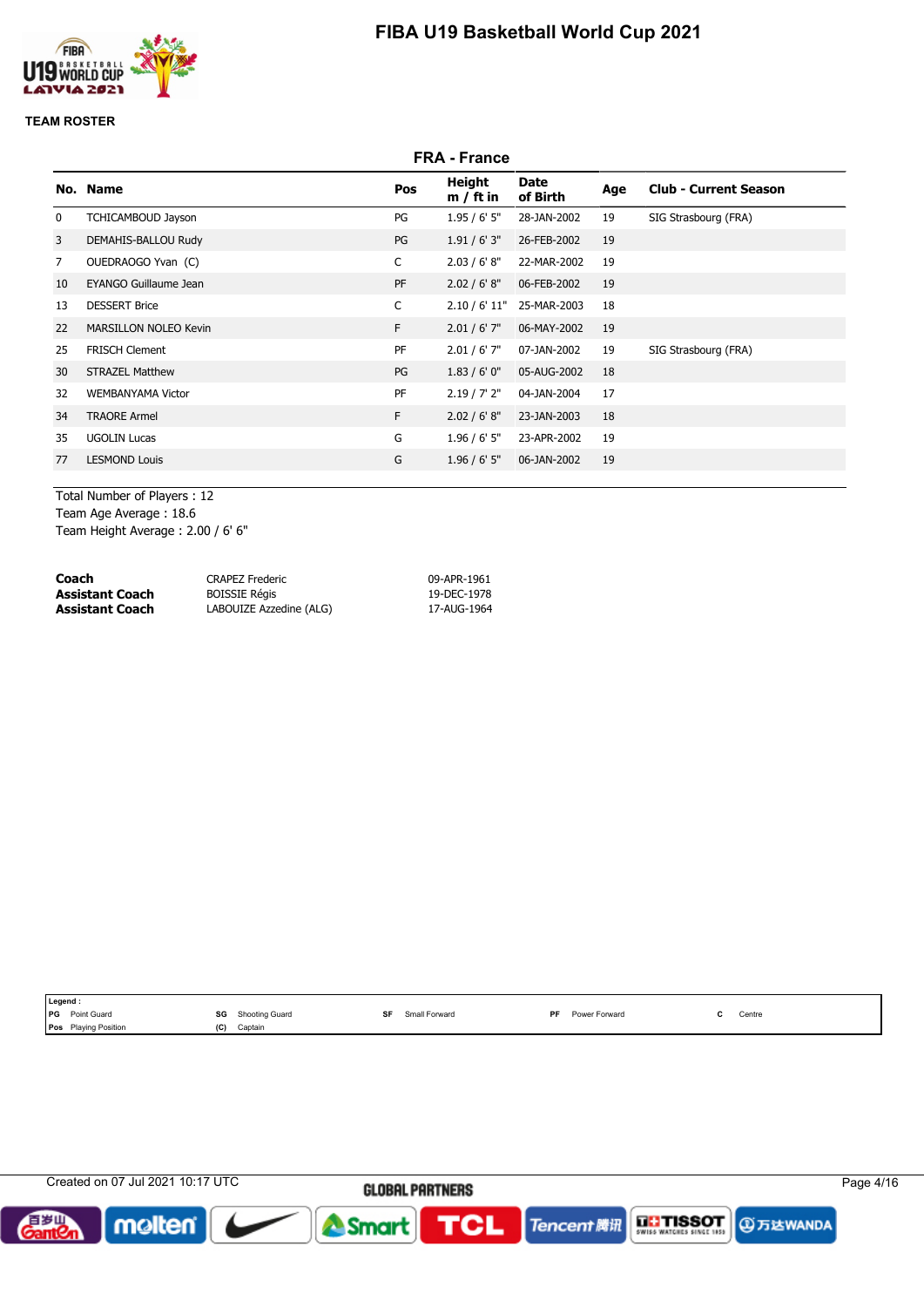

### **TEAM ROSTER**

|    |                                 |              | IRI - Iran            |                           |     |                              |
|----|---------------------------------|--------------|-----------------------|---------------------------|-----|------------------------------|
|    | No. Name                        | Pos          | Height<br>$m / ft$ in | Date<br>of Birth          | Age | <b>Club - Current Season</b> |
| 2  | DEHGHANZADEH KAMIZ Mohammadamin | PG           | 1.84/6'0''            | 12-APR-2002               | 19  |                              |
| 4  | NAZARIKIA Reza                  | <b>PF</b>    | 1.97/6'6''            | 13-JAN-2003               | 18  |                              |
| 5  | LAKZAEIFARD Mohammadhadi        | PG           | 1.84/6'0''            | 20-FEB-2002               | 19  |                              |
| 8  | YAZARLOO Amirhossein            | SG           | $1.96 / 6'$ 5"        | 21-MAR-2002               | 19  |                              |
| 10 | <b>GIRGOORIAN Piter</b>         | SG           | 1.99/6'6''            | 27-FEB-2002               | 19  |                              |
| 11 | LAKZAEIFARD Mohammadmahdi       | SG           | 1.84/6'0''            | 20-FEB-2002               | 19  |                              |
| 12 | FALLAH Parsa (C)                | $\mathsf{C}$ | 2.02 / 6' 8''         | 11-JAN-2003               | 18  |                              |
| 14 | YAZARLOO Nosratollah            | SG           | 1.97/6'6''            | 21-MAR-2002               | 19  |                              |
| 18 | ALIZADEH GOORANDANI Sorena      | $\mathsf{C}$ | $2.06 / 6'$ 9"        | 31-JAN-2002               | 19  |                              |
| 19 | ALLIOMEHZADE Behnam             | <b>SF</b>    | 1.97/6'6''            | 06-APR-2002               | 19  |                              |
| 23 | RAHIMI Mohammadmahdi            | PF           | 2.02 / 6' 8''         | 24-JUN-2003               | 18  |                              |
| 77 | SHAHRYARI Ali                   | PG           |                       | 1.80 / 5' 11" 05-MAR-2002 | 19  |                              |
|    |                                 |              |                       |                           |     |                              |

Total Number of Players : 12 Team Age Average : 18.8 Team Height Average : 1.94 / 6' 4"

| Coach           | NOURI Mohammadreza          | 21-JAN-1952 |
|-----------------|-----------------------------|-------------|
| Assistant Coach | KHAN MOHAMMADI Ali Mohammad | 26-JUL-1963 |

| Legend:                     |     |                |    |               |     |               |        |
|-----------------------------|-----|----------------|----|---------------|-----|---------------|--------|
| PG<br>Point Guard           | SG  | Shooting Guard | SF | Small Forward | DE. | Power Forward | Centre |
| <b>Pos</b> Playing Position | (C) | Captain        |    |               |     |               |        |

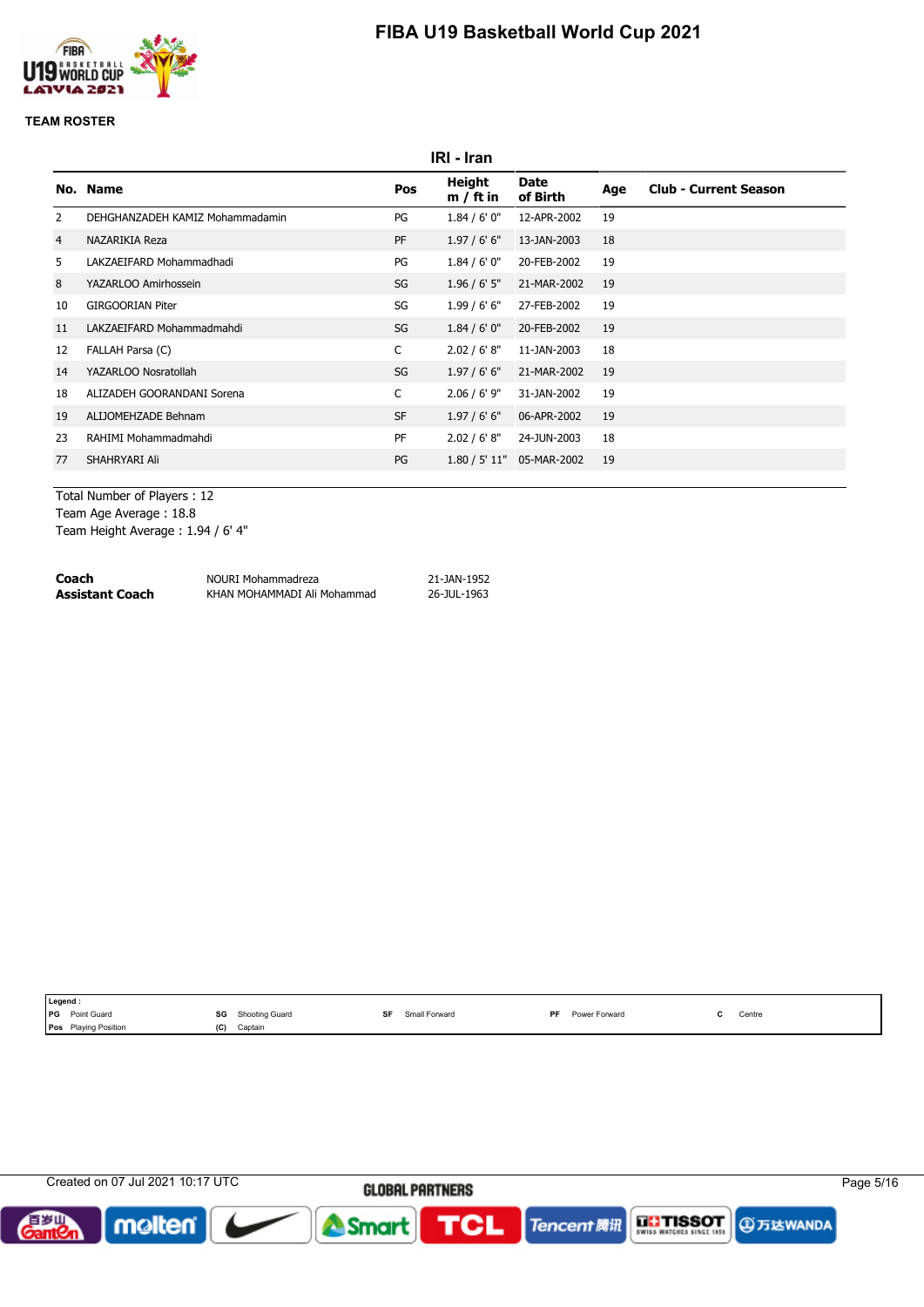

### **TEAM ROSTER**

|                |                      |              | JPN - Japan           |                  |     |                              |
|----------------|----------------------|--------------|-----------------------|------------------|-----|------------------------------|
|                | No. Name             | Pos          | Height<br>$m / ft$ in | Date<br>of Birth | Age | <b>Club - Current Season</b> |
| 4              | MOTODA Taiyo (C)     | SG           | 1.90/6'3''            | 17-JAN-2002      | 19  |                              |
| 5              | YONEYAMA Java Eo     | <b>PF</b>    | 1.91 / 6' 3''         | 29-JAN-2002      | 19  |                              |
| $\overline{7}$ | KIBAYASHI Yu         | PF           | 2.03 / 6' 8''         | 30-MAR-2002      | 19  |                              |
| 8              | OGAWA Atsuya         |              | 1.91 / 6' 3''         | 24-JUN-2002      | 19  |                              |
| 11             | HARPER JR John       | PG           | 1.83/6'0''            | 09-FEB-2003      | 18  |                              |
| 12             | ASAI Hideya          | $\mathsf{C}$ | $2.00 / 6'$ 7"        | 28-FEB-2003      | 18  |                              |
| 13             | <b>KANECHIKA Ren</b> | <b>SF</b>    | 1.98/6'6''            | 11-MAR-2003      | 18  |                              |
| 14             | IWASHITA Jumpei      | PG           | 1.83/6'0''            | 02-APR-2003      | 18  |                              |
| 15             | <b>KANNO Bruce</b>   | <b>SF</b>    | 1.95/6'5''            | 06-MAY-2003      | 18  |                              |
| 16             | YAMANOUCHI Yuto      | PF           | 2.04 / 6' 8''         | 27-MAY-2003      | 18  |                              |
| 17             | YAMAZAKI Ibu         | <b>SF</b>    | $2.00 / 6'$ 7"        | 10-JUL-2003      | 17  |                              |
| 18             | KAWASHIMA Yuto       | PF           | $2.01 / 6'$ 7"        | 27-MAY-2005      | 16  |                              |
|                |                      |              |                       |                  |     |                              |

Total Number of Players : 12

Team Age Average : 18.1

Team Height Average : 1.95 / 6' 4"

| Coach           | SAKO Kenichi   | 17-JUL-1970 |
|-----------------|----------------|-------------|
| Assistant Coach | MAEDA Hiroyuki | 14-JUL-1980 |

|            | Legend:                     |     |                |    |               |           |               |        |
|------------|-----------------------------|-----|----------------|----|---------------|-----------|---------------|--------|
| <b>IPG</b> | Point Guard                 | SG  | Shooting Guard | SF | Small Forward | <b>DE</b> | Power Forward | Centre |
|            | <b>Pos</b> Playing Position | (C) | Captain        |    |               |           |               |        |

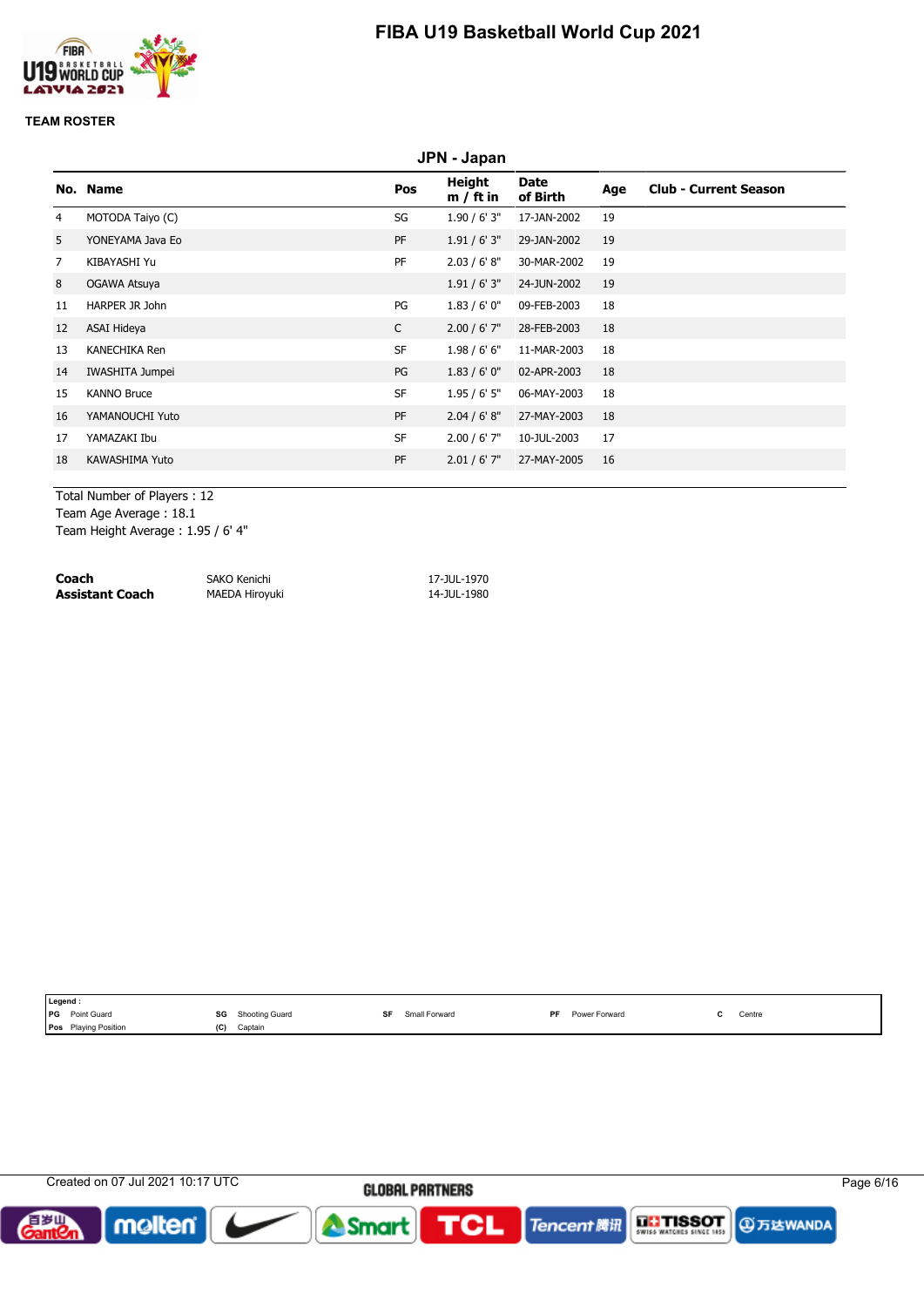

### **TEAM ROSTER**

|                |                               |     | <b>LAT - Latvia</b>   |                         |     |                                   |
|----------------|-------------------------------|-----|-----------------------|-------------------------|-----|-----------------------------------|
|                | No. Name                      | Pos | Height<br>$m / ft$ in | <b>Date</b><br>of Birth | Age | <b>Club - Current Season</b>      |
| 4              | <b>VILJAMSONS Noa Daniels</b> | C   | 2.12 / 6' 11"         | 18-APR-2002             | 19  |                                   |
| 5              | <b>SKUJA Toms</b>             | PG  | 1.90/6'3''            | 02-JAN-2002             | 19  |                                   |
| 6              | <b>FEIERBERGS Kristians</b>   | F.  | 2.03 / 6' 8''         | 26-AUG-2002             | 18  | GBA Sojky Pelhrimov (CZE)         |
| $\overline{7}$ | <b>MACOHA Rodijs</b>          | F.  | $2.00 / 6'$ 7"        | 29-OCT-2002             | 18  |                                   |
| 8              | <b>BRIEDIS Valters</b>        | G   | 1.82 / 5' 12"         | 28-JAN-2003             | 18  |                                   |
| 9              | <b>PARADNIEKS Rihards</b>     | PG  | 1.88 / 6' 2''         | 04-JAN-2002             | 19  |                                   |
| 10             | SULCS Kristians (C)           | G   | 1.97/6'6''            | 26-SEP-2002             | 18  |                                   |
| 11             | <b>VANAGS Ricards Daniels</b> | F.  | 2.02 / 6' 8''         | 29-DEC-2002             | 18  |                                   |
| 12             | <b>SLIVACKIS Enrijs Noels</b> | G   | 1.90 / 6' 3''         | 01-SEP-2003             | 17  |                                   |
| 13             | <b>KLANSKIS Ricards</b>       | F.  | $2.01 / 6'$ 7"        | 02-OCT-2003             | 17  | SSD Orlandina Basket A R.L. (ITA) |
| 14             | <b>DENAFS Davis</b>           | G   | 1.91 / 6' 3''         | 25-MAR-2002             | 19  |                                   |
| 15             | <b>HELMANIS Kriss</b>         | F.  | 2.12 / 6' 11"         | 07-APR-2002             | 19  | Club Basquet Prat (ESP)           |
|                |                               |     |                       |                         |     |                                   |

Total Number of Players : 12 Team Age Average : 18.3

Team Height Average : 1.97 / 6' 6"

| Coach           | <b>MAZURS Nikolajs</b> | 13-OCT-1980 |
|-----------------|------------------------|-------------|
| Assistant Coach | BUTANS Janis           | 07-MAR-1985 |
| Assistant Coach | SVEDE Uldis            | 28-MAR-1983 |

| Legend:   |                             |     |                |               |           |               |        |
|-----------|-----------------------------|-----|----------------|---------------|-----------|---------------|--------|
| <b>PG</b> | Point Guard                 | SG  | Shooting Guard | Small Forward | <b>DE</b> | Power Forward | Centre |
|           | <b>Pos</b> Playing Position | (C) | Captain        |               |           |               |        |

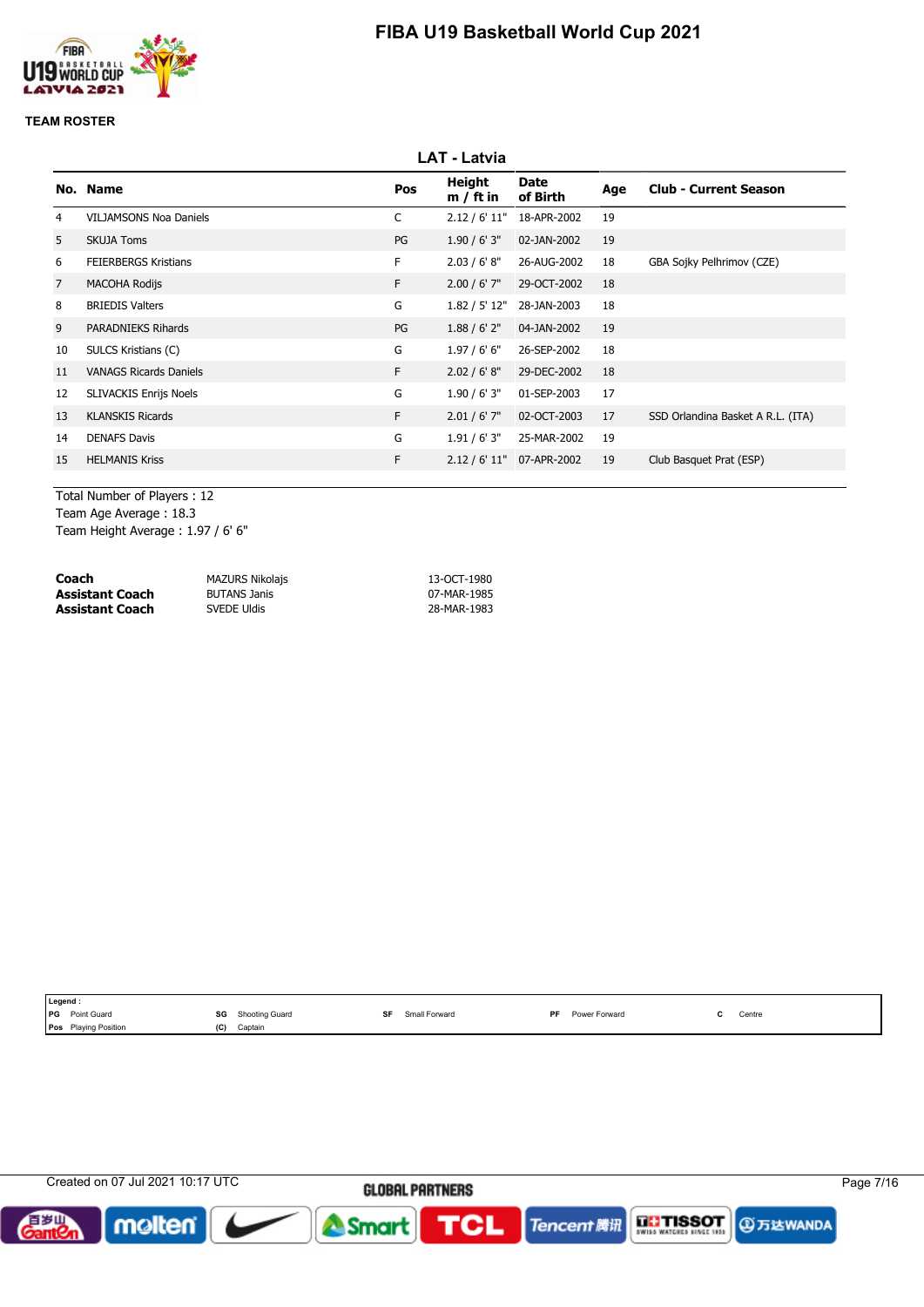

### **TEAM ROSTER**

|                |                            |              | <b>LTU - Lithuania</b>       |                  |     |                              |
|----------------|----------------------------|--------------|------------------------------|------------------|-----|------------------------------|
|                | No. Name                   | Pos          | <b>Height</b><br>$m / ft$ in | Date<br>of Birth | Age | <b>Club - Current Season</b> |
| $\mathbf{1}$   | <b>KNEIZYS Radvilas</b>    | G            | $1.93/6'$ 4"                 | 23-JAN-2003      | 18  |                              |
| 3              | MARCIULIONIS Augustas (C)  | PG           | 1.93/6'4"                    | 21-MAR-2002      | 19  | BC Rytas (LTU)               |
| $\overline{7}$ | SARGIŪNAS Titas            | G            | 1.90 / 6' 3''                | 26-MAR-2003      | 18  |                              |
| 10             | STENIONIS Dominykas        | G            | 1.78 / 5' 10"                | 03-JUL-2002      | 19  |                              |
| 11             | <b>TUBELIS Azuolas</b>     | PF           | 2.08 / 6' 10"                | 22-MAR-2002      | 19  |                              |
| 13             | PREIBYS Edgaras            | F.           | $2.01 / 6'$ 7"               | 25-MAR-2002      | 19  |                              |
| 14             | <b>KRIVAS Motiejus</b>     | $\mathsf{C}$ | 2.12 / 6' 11"                | 01-DEC-2004      | 16  |                              |
| 15             | <b>JOCIUS Rokas</b>        | $\mathsf{C}$ | 2.08 / 6' 10"                | 04-JUL-2003      | 17  |                              |
| 17             | <b>RUBSTAVICIUS Mantas</b> | G            | 1.99/6'6''                   | 06-MAY-2002      | 19  |                              |
| 18             | PIVORIUS Hubertas          | G            | 1.87 / 6' 2''                | 08-NOV-2002      | 18  |                              |
| 24             | RUBINAS Jokubas            | G            | 1.88 / 6' 2''                | 06-FEB-2002      | 19  |                              |
| 45             | LELEVICIUS Liutauras       | G            | $2.01 / 6'$ 7"               | 28-MAY-2003      | 18  |                              |
|                |                            |              |                              |                  |     |                              |

Total Number of Players : 12 Team Age Average : 18.3 Team Height Average : 1.97 / 6' 5"

| Coach           | PETRAUSKAS Gediminas       | 03-APR-1985 |
|-----------------|----------------------------|-------------|
| Assistant Coach | PAULIUKĖNAS Vaidas         | 01-JUN-1979 |
| Assistant Coach | <b>SIRVYDIS Virginijus</b> | 23-AUG-1973 |

| Legend :                  |     |                |   |               |           |               |        |
|---------------------------|-----|----------------|---|---------------|-----------|---------------|--------|
| <b>IPG</b><br>Point Guard | SG  | Shooting Guard | ᅂ | Small Forward | <b>DF</b> | Power Forward | Centre |
| Pos Playing Position      | (C) | Captain        |   |               |           |               |        |

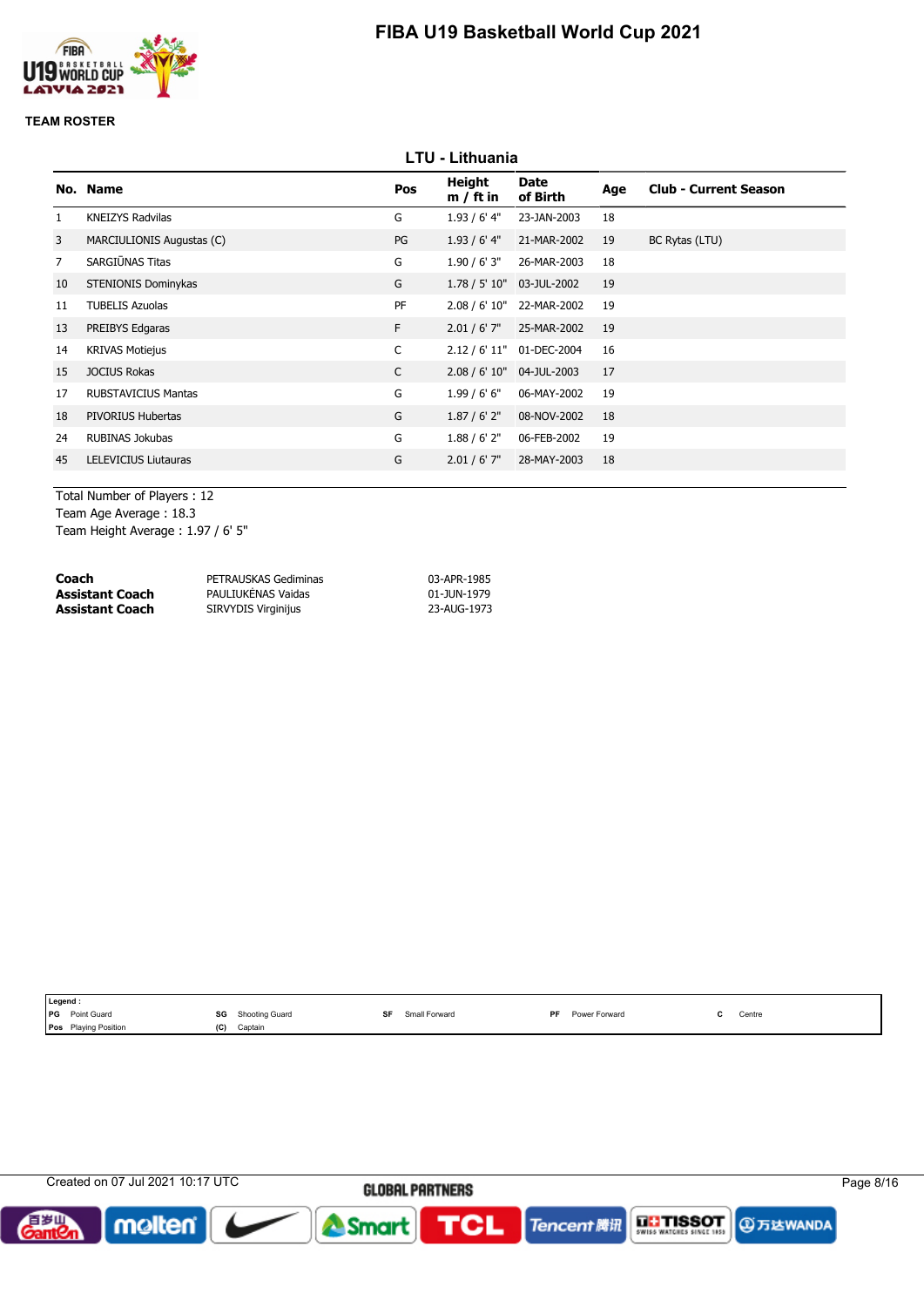

### **TEAM ROSTER**

|    | <b>MLI - Mali</b>              |              |                       |                  |     |                              |  |
|----|--------------------------------|--------------|-----------------------|------------------|-----|------------------------------|--|
|    | No. Name                       | Pos          | Height<br>$m / ft$ in | Date<br>of Birth | Age | <b>Club - Current Season</b> |  |
| 2  | KANOUTE Abdramane              | PG           | 1.96/6'5''            | 21-MAR-2004      | 17  |                              |  |
| 3  | <b>TRAORE Souleymane Pinda</b> | $\mathsf{C}$ | 2.10 / 6' 11"         | 16-JUN-2002      | 19  |                              |  |
| 10 | <b>TOGO Allaye</b>             | PG           | 1.83/6'0''            | 07-AUG-2003      | 17  |                              |  |
| 11 | BALLO Oumar (C)                | $\mathsf{C}$ | 2.08 / 6' 10"         | 13-JUL-2002      | 18  |                              |  |
| 12 | <b>CAMARA Abdoul Aziz</b>      | PF           | 1.99/6'6''            | 25-JUN-2003      | 18  |                              |  |
| 15 | <b>DIABY Modibo</b>            | F.           | $2.00 / 6'$ 7"        | 18-JUL-2003      | 17  | U-BT Cluj Napoca (ROU)       |  |
| 18 | DEMBELE Ladji Kalilou          | SG           | 1.92 / 6' 4"          | 16-OCT-2003      | 17  |                              |  |
| 20 | KONATE Tamandjan dit Youba     | F.           | 1.99/6'6''            | 02-NOV-2002      | 18  |                              |  |
| 23 | <b>KANOUTE Mohamed Cherif</b>  | PG           | $1.96 / 6'$ 5"        | 13-NOV-2002      | 18  |                              |  |
| 25 | <b>COULIBALY Bourama</b>       | G            | 1.97/6'6''            | 25-JUL-2002      | 18  |                              |  |
| 32 | <b>TRAORE Fousseyni</b>        | G            | 1.95/6'5''            | 22-JAN-2002      | 19  |                              |  |
| 33 | SIDIBE Mohamed                 | $\mathsf{C}$ | $2.05 / 6'$ 9"        | 25-MAY-2002      | 19  |                              |  |
|    |                                |              |                       |                  |     |                              |  |

Total Number of Players : 12 Team Age Average : 17.9

Team Height Average : 1.98 / 6' 6"

| Coach           | DICKO Alhadji | 12-OCT-1976 |
|-----------------|---------------|-------------|
| Assistant Coach | SEGA Kanoute  | 17-OCT-1964 |

|            | Legend:              |     |                       |    |               |           |               |                                           |
|------------|----------------------|-----|-----------------------|----|---------------|-----------|---------------|-------------------------------------------|
| <b>IPG</b> | Point Guard          | SG  | <b>Shooting Guard</b> | SF | Small Forward | <b>DF</b> | Power Forward | Centre<br>the contract of the contract of |
|            | Pos Playing Position | (C) | Captain               |    |               |           |               |                                           |

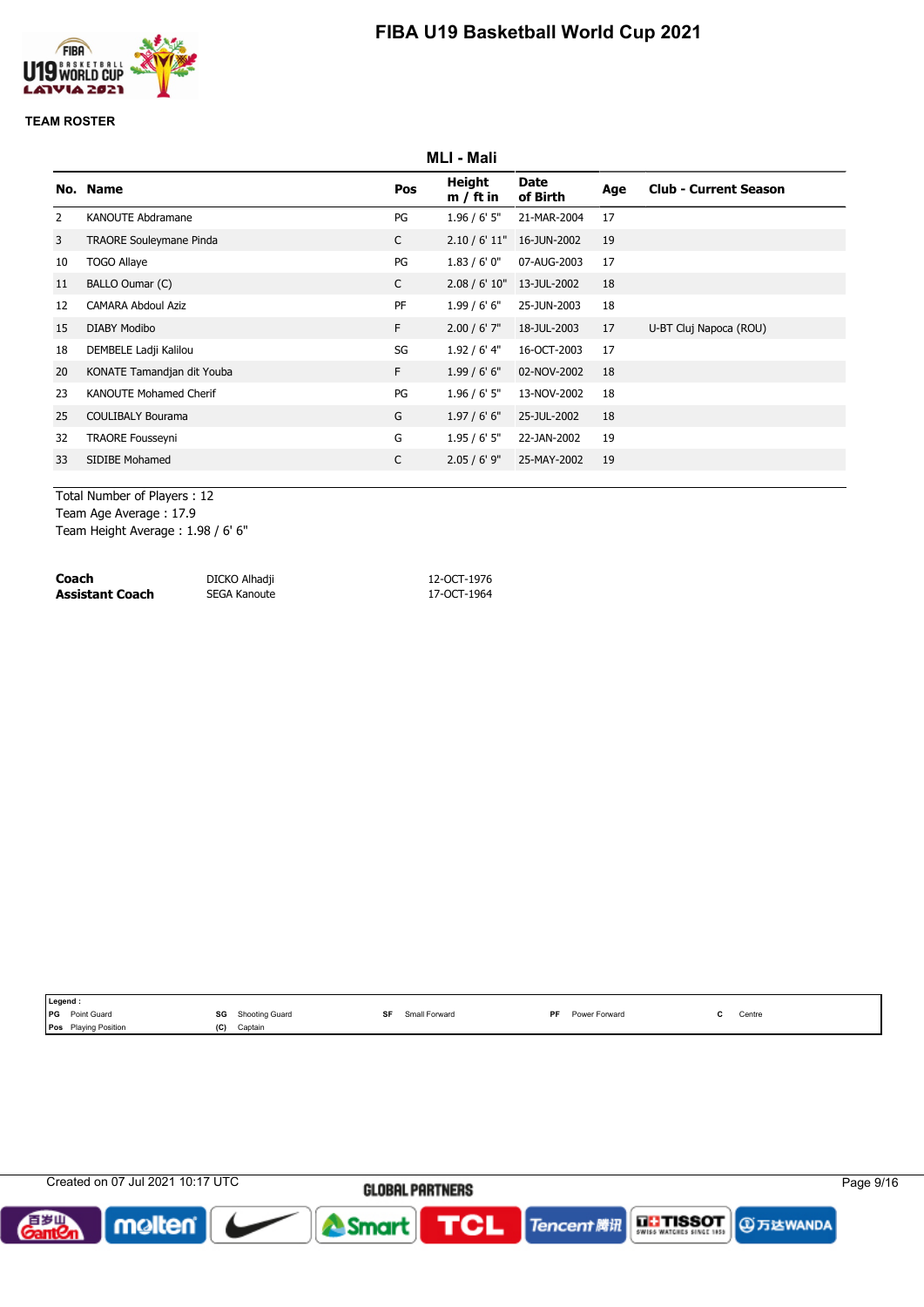

### **TEAM ROSTER**

| <b>PUR - Puerto Rico</b> |
|--------------------------|
|--------------------------|

|                | No. Name                          | Pos          | Height<br>$m / ft$ in | Date<br>of Birth | Age | <b>Club - Current Season</b> |
|----------------|-----------------------------------|--------------|-----------------------|------------------|-----|------------------------------|
| $\mathbf{1}$   | PINZON Rafael (C)                 | <b>SF</b>    | $1.96 / 6'$ 5"        | 08-NOV-2002      | 18  |                              |
| 2              | <b>CLARK Aaron</b>                | SG           | $1.92/6'$ 4"          | 20-DEC-2003      | 17  |                              |
| 3              | NAZARIO Jose                      | G            | 1.88 / 6' 2''         | 06-JUN-2002      | 19  |                              |
| $\overline{4}$ | <b>WHEELER Phillip</b>            | <b>SF</b>    | $2.00 / 6'$ 7"        | 23-APR-2002      | 19  |                              |
| 9              | <b>SANTOS TORRES Miguel</b>       | C            | 2.08 / 6' 10"         | 20-APR-2002      | 19  |                              |
| 10             | RIVERA OCASIO Janielle Alberto    | <b>SF</b>    | 1.95/6'5''            | 08-JAN-2002      | 19  |                              |
| 11             | DE JESUS Yelemir                  | F            | $1.93/6'$ 4"          | 02-APR-2002      | 19  |                              |
| 12             | <b>RUBAYO Christopher</b>         | $\mathsf{C}$ | 2.05/6'9''            | 15-APR-2003      | 18  |                              |
| 13             | <b>VELAZQUEZ Erik</b>             | C            | $2.01 / 6'$ 7"        | 18-JUN-2002      | 19  |                              |
| 15             | ROMERO ORTEGA Diego Ezequiel      | <b>SF</b>    | 1.95/6'5''            | 27-FEB-2002      | 19  |                              |
| 20             | <b>WALKER Johned</b>              | G            | 1.78 / 5' 10"         | 20-MAY-2003      | 18  |                              |
| 24             | EZQUERRA TRELLES Javier Francisco | G            | 1.82 / 5' 12"         | 03-JAN-2002      | 19  |                              |
|                |                                   |              |                       |                  |     |                              |

Total Number of Players : 12 Team Age Average : 18.6 Team Height Average : 1.94 / 6' 4"

| Coach           | RINCON VELA Jorge Antonio      | 17-JUN-1980 |
|-----------------|--------------------------------|-------------|
| Assistant Coach | <b>CALCANO Carlos</b>          | 09-APR-1953 |
| Assistant Coach | CINTRON VEGA Raymond Alexander | 26-JUN-1959 |

| Legend :                                                                     |                                                                 |               |                            |                                               |
|------------------------------------------------------------------------------|-----------------------------------------------------------------|---------------|----------------------------|-----------------------------------------------|
| <b>IPG</b><br>Point Guard<br>the contract of the contract of the contract of | SG<br>Shooting Guard<br>$ -$<br>the contract of the contract of | Small Forward | <b>DE</b><br>Power Forward | Centre<br>the contract of the contract of the |
| <b>Pos</b> Playing Position                                                  | (C)<br>Captain                                                  |               |                            |                                               |

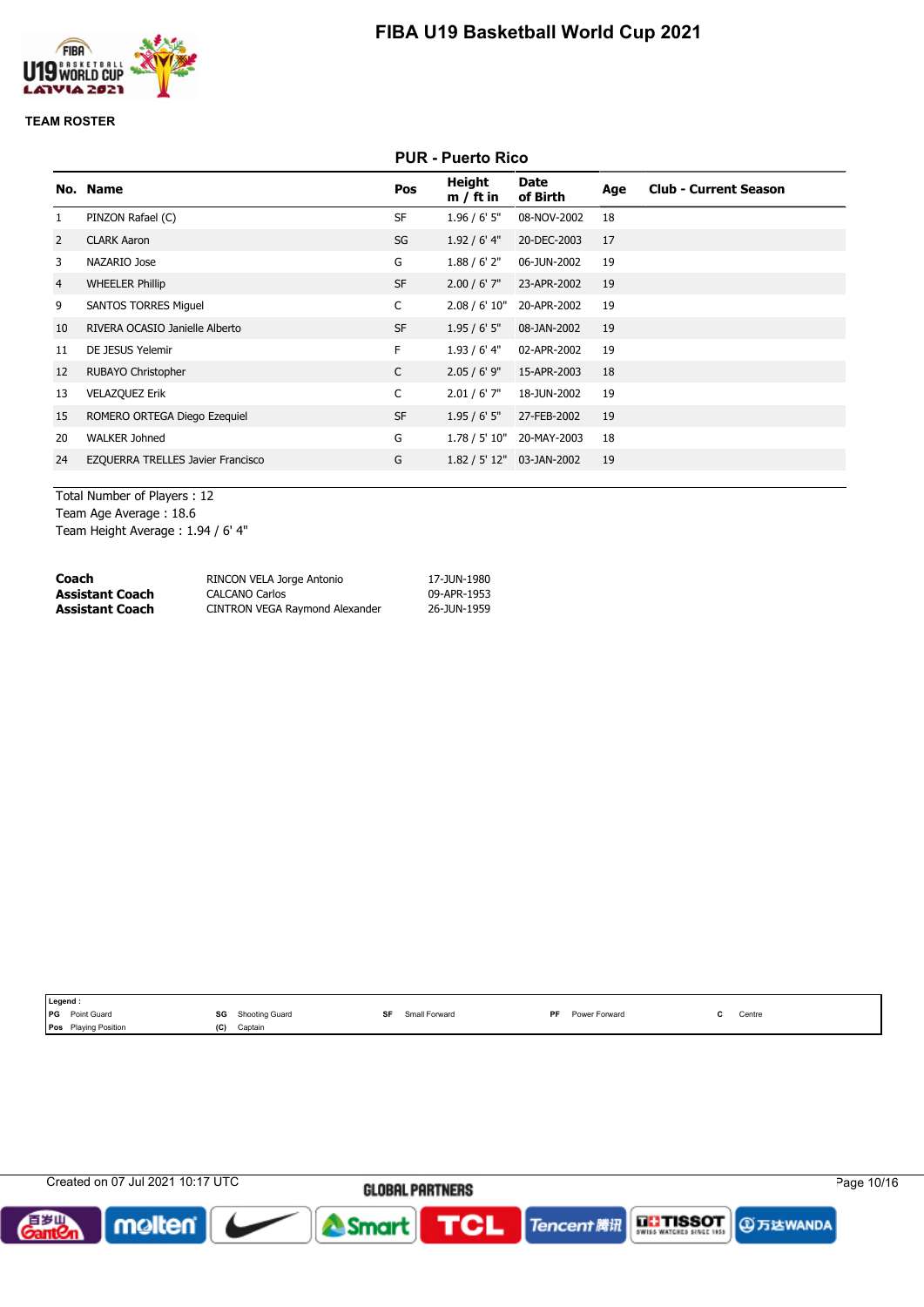

### **TEAM ROSTER**

|                | <b>KOR - Korea</b> |              |                       |                           |     |                              |  |
|----------------|--------------------|--------------|-----------------------|---------------------------|-----|------------------------------|--|
|                | No. Name           | Pos          | Height<br>$m / ft$ in | Date<br>of Birth          | Age | <b>Club - Current Season</b> |  |
| 1              | AN Sungwoo         | G            | 1.85/6'1"             | 07-JUN-2003               | 18  |                              |  |
| $\overline{2}$ | KIM Bobae          | F.           | 2.02 / 6' 8''         | 23-JUN-2003               | 18  |                              |  |
| 3              | CHO Mingeun        | G            | 1.80 / 5' 11"         | 29-JAN-2002               | 19  |                              |  |
| 5              | KIM Donghyun       | F            | 1.90 / 6' 3''         | 15-FEB-2002               | 19  |                              |  |
| 6              | KIM Hyubeom        | G            |                       | 1.80 / 5' 11" 20-AUG-2003 | 17  |                              |  |
| $\overline{7}$ | KANG Jae Min       | F            | 1.95/6'5''            | 11-MAR-2002               | 19  |                              |  |
| 9              | KIM Taehun (C)     | F.           | 1.92 / 6' 4"          | 29-APR-2002               | 19  |                              |  |
| 10             | KANG Ji Hoon       | $\mathsf{C}$ | $2.00 / 6'$ 7"        | 22-JUL-2003               | 17  |                              |  |
| 11             | SHIN Juyoung       | $\mathsf{C}$ | $2.00 / 6'$ 7"        | 15-JUN-2002               | 19  |                              |  |
| 13             | LEE Kyutae         | F.           | $2.00 / 6'$ 7"        | 04-APR-2002               | 19  |                              |  |
| 15             | LEE Doyun          | $\mathsf{C}$ | $2.01 / 6'$ 7"        | 22-JUL-2004               | 16  |                              |  |
| 22             | YEO Jun Seok       | F.           | 2.03 / 6' 8''         | 19-MAR-2002               | 19  |                              |  |
|                |                    |              |                       |                           |     |                              |  |

Total Number of Players : 12

Team Age Average : 18.3

Team Height Average : 1.94 / 6' 4"

| Coach                  | LEE Moojin            | 18-MAY-1971 |
|------------------------|-----------------------|-------------|
| <b>Assistant Coach</b> | <b>CHUNG Seungbum</b> | 10-SEP-1982 |
| <b>Assistant Coach</b> | SIN Jong Suk          | 09-JUN-1975 |

| Legend :                                                                     |                                                                        |               |                            |                                               |
|------------------------------------------------------------------------------|------------------------------------------------------------------------|---------------|----------------------------|-----------------------------------------------|
| <b>IPG</b><br>Point Guard<br>the contract of the contract of the contract of | SG<br><b>Shooting Guard</b><br>$ -$<br>the contract of the contract of | Small Forward | <b>DF</b><br>Power Forward | Centre<br>the contract of the contract of the |
| <b>Pos</b> Playing Position                                                  | (C)<br>Captain                                                         |               |                            |                                               |

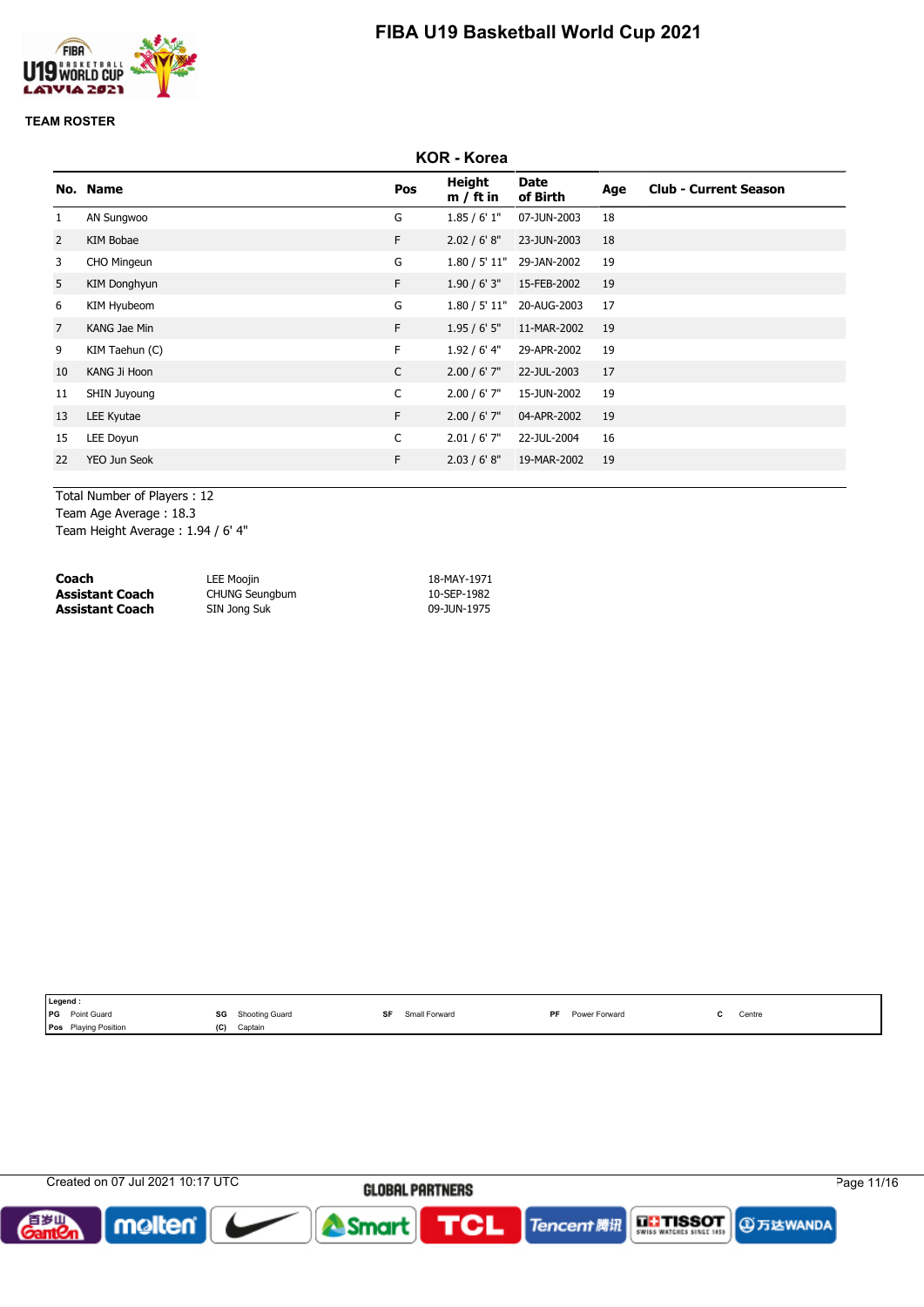



### **TEAM ROSTER**

|                | <b>SEN - Senegal</b>     |              |                       |                         |     |                              |  |
|----------------|--------------------------|--------------|-----------------------|-------------------------|-----|------------------------------|--|
|                | No. Name                 | Pos          | Height<br>$m / ft$ in | <b>Date</b><br>of Birth | Age | <b>Club - Current Season</b> |  |
| $\overline{2}$ | DIATTA Bamba             | PG           | $1.94/6'$ 4"          | 14-APR-2003             | 18  |                              |  |
| 3              | MBOUP Moustapha (C)      | G            | 1.80 / 5' 11"         | 16-SEP-2002             | 18  |                              |  |
| 4              | SANE Babacar             | F            | 2.02 / 6' 8''         | 19-SEP-2003             | 17  |                              |  |
| 5              | SOW Cheikh               | G            | $2.01 / 6'$ 7"        | 06-JUN-2002             | 19  |                              |  |
| 7              | <b>MBENGUE Mouhamed</b>  | F.           | $2.00 / 6'$ 7"        | 09-DEC-2003             | 17  |                              |  |
| 8              | DIOP Khalifa Ababacar    | $\mathsf{C}$ | 2.12 / 6' 11"         | 15-JAN-2002             | 19  | Herbalife Gran Canaria (ESP) |  |
| 11             | NDONGO BAYE ABDOU        | PF           | $2.05 / 6'$ 9"        | 01-JAN-2003             | 18  |                              |  |
| 13             | <b>GUEYE Fallou</b>      | G            | 1.98/6'6''            | 04-OCT-2003             | 17  |                              |  |
| 15             | <b>BADJI Ibou Dianko</b> | C            | 2.14 / 7' 0''         | 13-OCT-2002             | 18  | FC Barcelona (ESP)           |  |
| 24             | DIOP Mor Laye            | PF           | $2.06 / 6'$ 9"        | 21-DEC-2003             | 17  |                              |  |
| 27             | <b>GUEYE Hassane</b>     | PF           | 2.09 / 6' 10"         | 24-SEP-2003             | 17  |                              |  |
| 30             | MAGASSA Dahaba           | G            | 1.91 / 6' 3''         | 30-DEC-2002             | 18  | Le Mans (FRA)                |  |
|                |                          |              |                       |                         |     |                              |  |

Total Number of Players : 12 Team Age Average : 17.8

Team Height Average : 2.01 / 6' 7"

| Coach           | ADJIVON Sir P Denisio | 18-APR-1967 |
|-----------------|-----------------------|-------------|
| Assistant Coach | NIANG Samba Aly Ngoné | 15-OCT-1973 |
| Assistant Coach | SENE MOUHAMED DIADIE  | 22-MAR-1986 |

| Legend :                                                                     |                                                                 |               |                            |                                               |
|------------------------------------------------------------------------------|-----------------------------------------------------------------|---------------|----------------------------|-----------------------------------------------|
| <b>IPG</b><br>Point Guard<br>the contract of the contract of the contract of | SG<br>Shooting Guard<br>$ -$<br>the contract of the contract of | Small Forward | <b>DE</b><br>Power Forward | Centre<br>the contract of the contract of the |
| <b>Pos</b> Playing Position                                                  | (C)<br>Captain                                                  |               |                            |                                               |

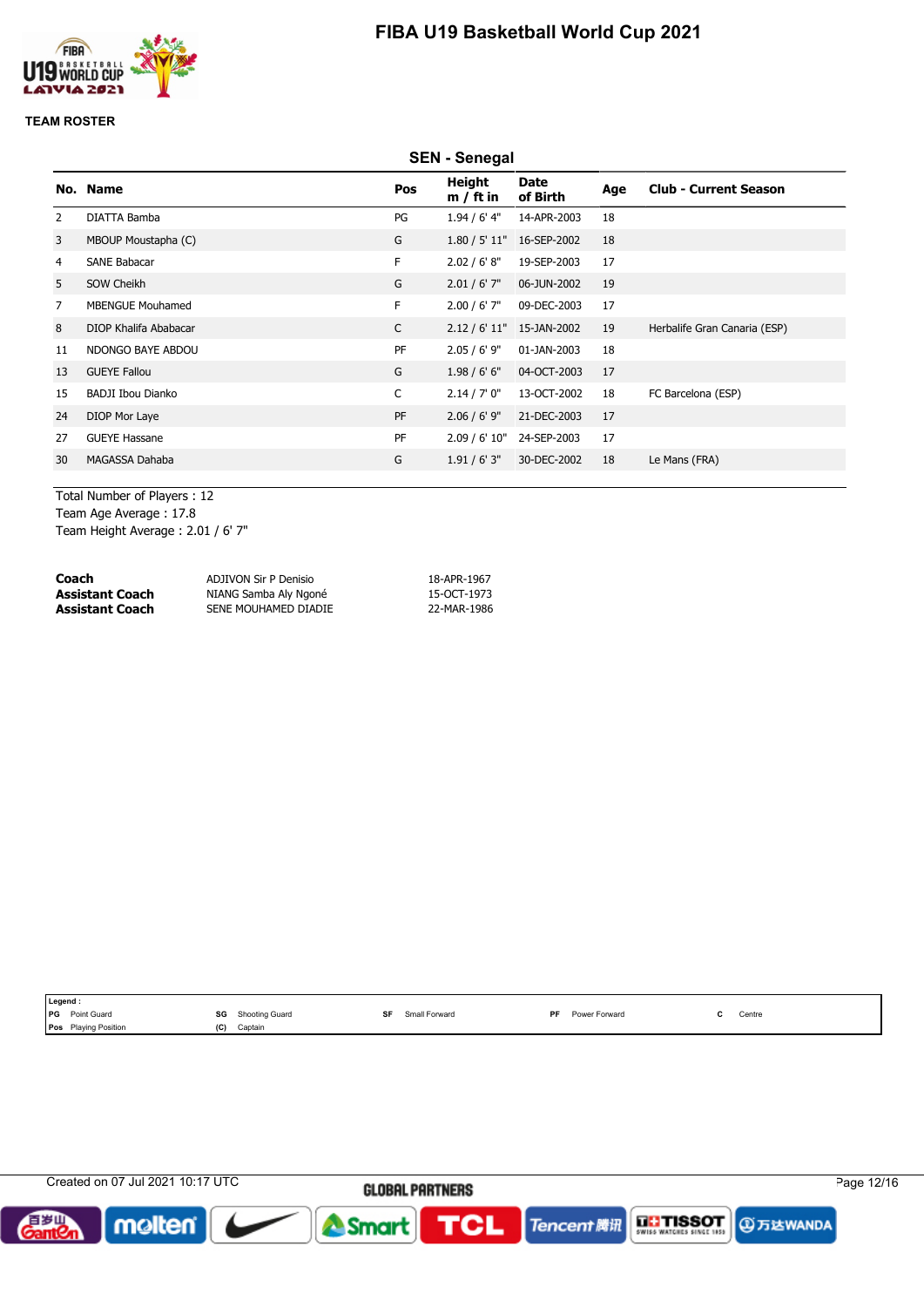

#### **TEAM ROSTER**

|                |                         |              | <b>SRB - Serbia</b>          |                         |     |                              |
|----------------|-------------------------|--------------|------------------------------|-------------------------|-----|------------------------------|
|                | No. Name                | Pos          | <b>Height</b><br>$m / ft$ in | <b>Date</b><br>of Birth | Age | <b>Club - Current Season</b> |
| $\mathbf{0}$   | <b>KOVACEVIC Petar</b>  | PF           | 2.03 / 6' 8''                | 30-OCT-2002             | 18  |                              |
| 2              | <b>DJURISIC Nikola</b>  | F.           | 2.02 / 6' 8''                | 23-FEB-2004             | 17  |                              |
| 3              | <b>JOVIC Nikola</b>     | PF           | 2.08 / 6' 10"                | 09-JUN-2003             | 18  |                              |
| $\overline{4}$ | KOVACEVIC Aleksa (C)    | PG           | 1.86 / 6' 1''                | 05-MAR-2002             | 19  | Crailsheim Merlins (GER)     |
| 7              | <b>TODOROVIC Stefan</b> | G            | 1.95/6'5''                   | 04-DEC-2002             | 18  |                              |
| 10             | PETROVIC Mihailo        | PG           | 1.90/6'3''                   | 23-FEB-2003             | 18  |                              |
| 11             | <b>STEFANOVIC Lazar</b> | SG           | 1.97/6'6''                   | 27-APR-2002             | 19  |                              |
| 13             | MEDAREVIC Vojin         | C            | $2.05 / 6'$ 9"               | 07-JUN-2002             | 19  |                              |
| 21             | <b>JOKSIMOVIC Lazar</b> | PF           | 2.03 / 6' 8''                | 06-JAN-2002             | 19  |                              |
| 33             | <b>MUSIKIC Mihailo</b>  | $\mathsf{C}$ | 2.09 / 6' 10"                | 25-MAR-2002             | 19  |                              |
| 37             | <b>BELIC Matija</b>     | PF           | $2.00 / 6'$ 7"               | 16-MAY-2003             | 18  |                              |
| 50             | SKOBALJ Filip           | PF           | $2.01 / 6'$ 7"               | 28-JUL-2002             | 18  | Rostock Seawolves (GER)      |
|                |                         |              |                              |                         |     |                              |

Total Number of Players : 12 Team Age Average : 18.3

Team Height Average : 2.00 / 6' 6"

**Coach** LUKIC Zoran LUKIC Zoran 07-SEP-1971 Club : Nizhny Novgorod<br> **Assistant Coach** JELIC Dusan 13-AUG-1974 13-AUG-1974 **Assistant Coach Assistant Coach** VUCKOVIC Goran 26-JUN-1993

| Legend.                   |                                                                                  |               |                             |                                               |
|---------------------------|----------------------------------------------------------------------------------|---------------|-----------------------------|-----------------------------------------------|
| <b>IPG</b><br>Point Guard | SG<br>Shooting.<br>Guard<br>$\sim$ $\sim$<br>the contract of the contract of the | Small Forward | DE.<br><b>Power Forward</b> | Centre<br>the contract of the contract of the |
| Pos<br>g Position         | (C)<br>Captain                                                                   |               |                             |                                               |

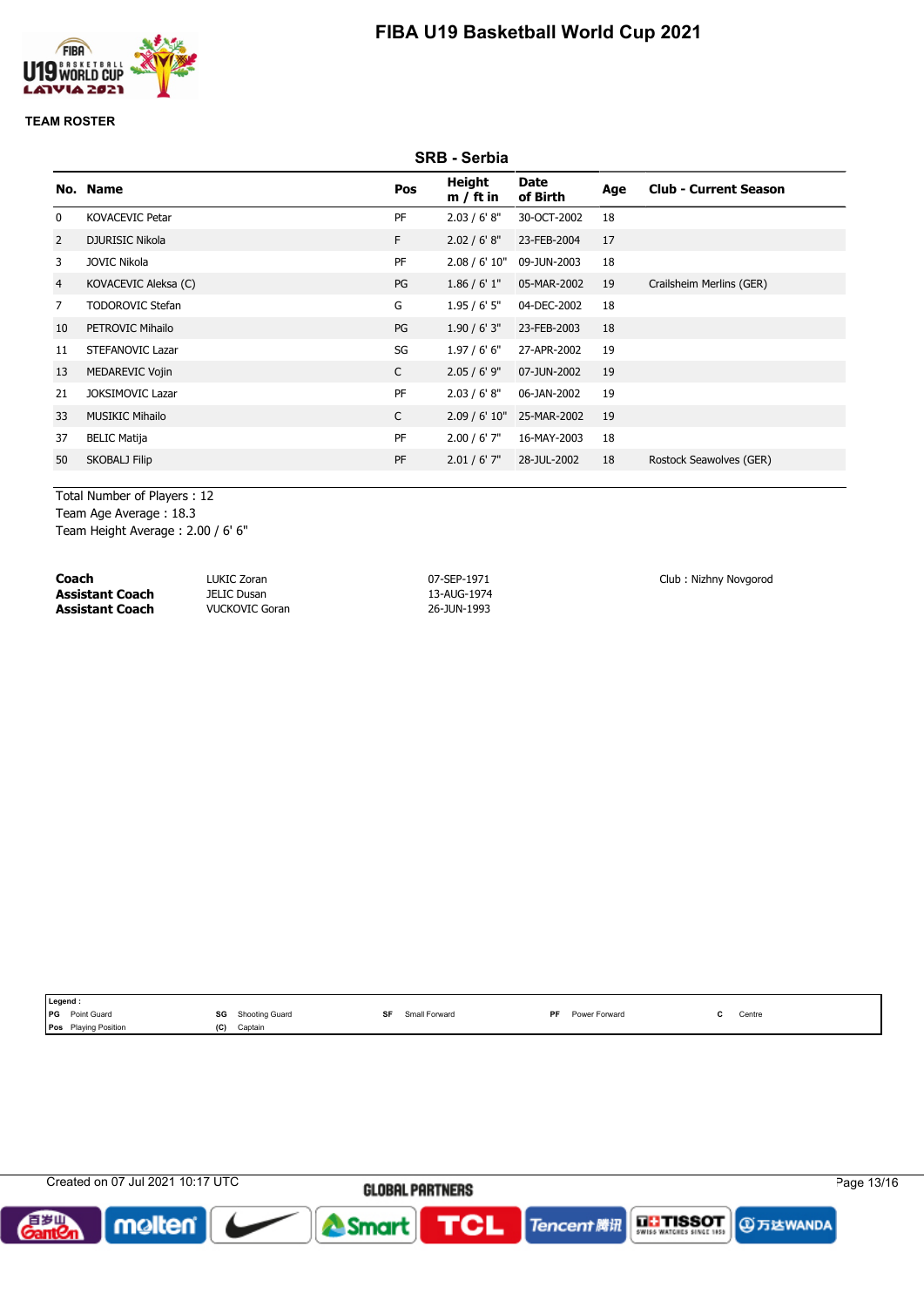

### **TEAM ROSTER**

|                |                         |              | ESP - Spain           |                         |     |                              |
|----------------|-------------------------|--------------|-----------------------|-------------------------|-----|------------------------------|
|                | No. Name                | Pos          | Height<br>$m / ft$ in | <b>Date</b><br>of Birth | Age | <b>Club - Current Season</b> |
| 4              | PENARROYA Marc          | G            | 1.90 / 6' 3''         | 17-APR-2002             | 19  |                              |
| 5              | RODRIGUEZ Javier        | SG           | 1.92 / 6' 4"          | 01-JAN-2002             | 19  | GBA Sojky Pelhrimov (CZE)    |
| 6              | NUNEZ Juan              | PG           | 1.90 / 6' 3''         | 04-JUN-2004             | 17  |                              |
| $\overline{7}$ | <b>FERRANDO Guillem</b> | PG           | 1.86 / 6' 1''         | 08-JAN-2002             | 19  |                              |
| 9              | DOMINGUEZ Ruben         | SG           | 1.97/6'6''            | 23-JAN-2003             | 18  |                              |
| 10             | GODSPOWER Jeffrey Isima | C            | $2.00 / 6'$ 7"        | 12-JUL-2002             | 18  |                              |
| 11             | ALDERETE Hector (C)     | <b>SF</b>    | 2.02 / 6' 8''         | 06-MAR-2002             | 19  |                              |
| 12             | <b>DOMENECH Adria</b>   | $\mathsf{C}$ | $2.05 / 6'$ 9"        | 18-JUL-2002             | 18  |                              |
| 13             | <b>ETXEGUREN Aitor</b>  | C            | $2.06 / 6'$ 9"        | 26-NOV-2002             | 18  |                              |
| 14             | <b>JIMENEZ Millan</b>   | PG           | 1.98/6'6''            | 16-SEP-2002             | 18  |                              |
| 16             | LOPEZ DE LA TORRE Ruben | PF           | 2.01 / 6' 7''         | 13-MAR-2002             | 19  |                              |
| 18             | LOPEZ Hugo              | PF           | $2.06 / 6'$ 9"        | 05-JUL-2003             | 17  |                              |
|                |                         |              |                       |                         |     |                              |

Total Number of Players : 12

Team Age Average : 18.3

Team Height Average : 1.98 / 6' 6"

| Coach           | ZAMORA Javier       | 27-OCT-1984 |
|-----------------|---------------------|-------------|
| Assistant Coach | FRANCO MARTIN JORGE | 06-SEP-1986 |

| Legend:                     |     |                          |    |               |           |               |  |        |  |
|-----------------------------|-----|--------------------------|----|---------------|-----------|---------------|--|--------|--|
| <b>PG</b> Point Guard       |     | <b>SG</b> Shooting Guard | SF | Small Forward | <b>PF</b> | Power Forward |  | Centre |  |
| <b>Pos</b> Playing Position | (C) | Captain                  |    |               |           |               |  |        |  |

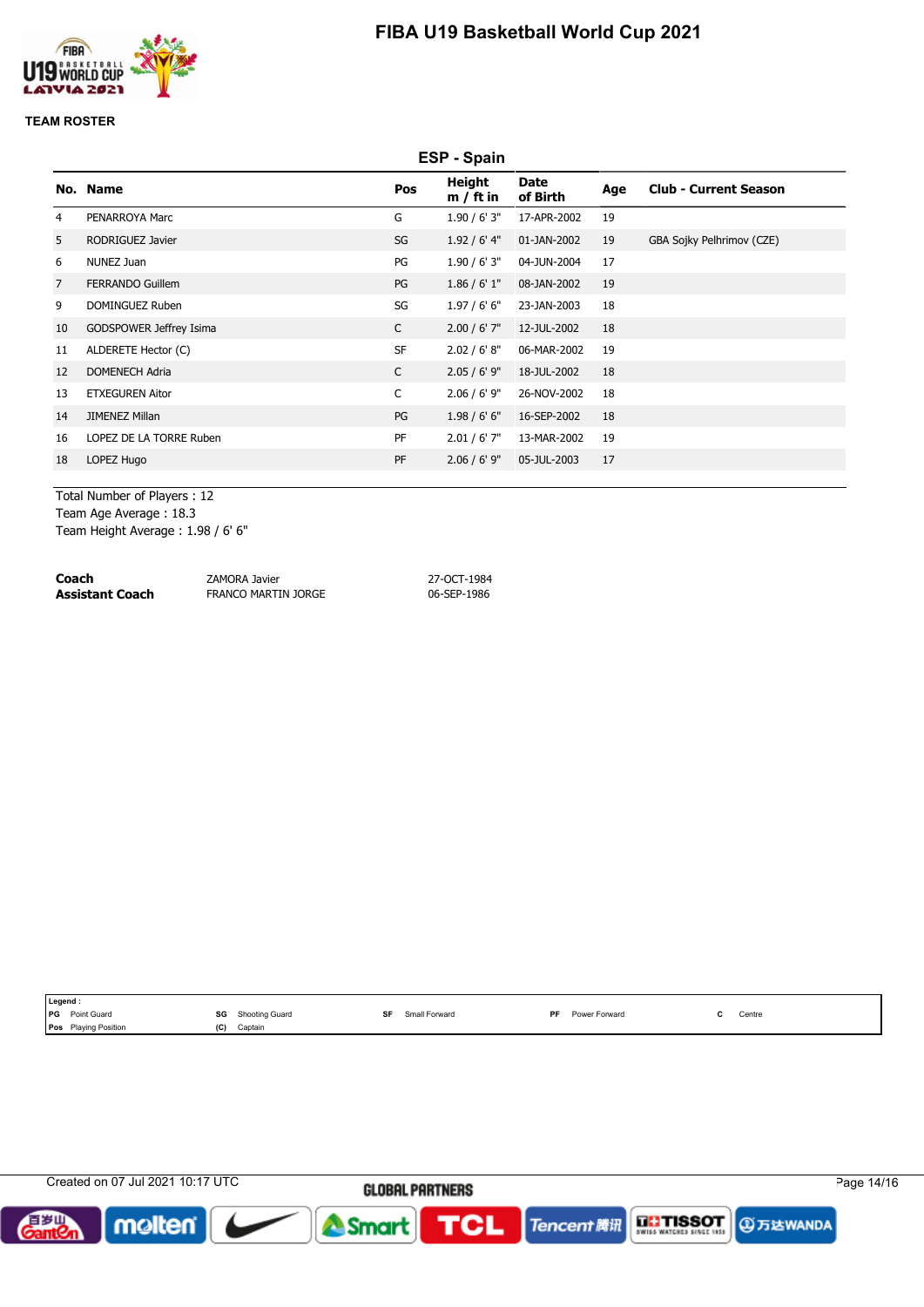

### **TEAM ROSTER**

|                | <b>TUR - Turkey</b>       |              |                              |                         |     |                              |  |  |
|----------------|---------------------------|--------------|------------------------------|-------------------------|-----|------------------------------|--|--|
|                | No. Name                  | Pos          | <b>Height</b><br>$m / ft$ in | <b>Date</b><br>of Birth | Age | <b>Club - Current Season</b> |  |  |
|                | YILMAZ Berkay             | PG           | 1.85/6'1"                    | 21-JUL-2003             | 17  |                              |  |  |
| $\overline{4}$ | <b>BUYUKTUNCEL Berke</b>  | <b>SF</b>    | 2.02 / 6' 8''                | 02-SEP-2004             | 16  | Tofas SC (TUR)               |  |  |
| 5.             | <b>GORENER Tibet</b>      | <b>SF</b>    | $2.06 / 6'$ 9"               | 27-JUL-2002             | 18  |                              |  |  |
| $\overline{7}$ | <b>ONAN Yigit</b>         | <b>SF</b>    | $2.06 / 6'$ 9"               | 12-JUL-2002             | 18  |                              |  |  |
| 8              | ÜLKER Ege                 | <b>SF</b>    | 2.02 / 6' 8''                | 20-MAY-2002             | 19  |                              |  |  |
| 12             | YILDIZOGLU Ege Tan        | PG           | 1.86 / 6' 1''                | 01-JAN-2004             | 17  |                              |  |  |
| 13             | <b>EKSIOGLU Mert Emre</b> | PG           | 1.88 / 6' 2''                | 02-JAN-2002             | 19  |                              |  |  |
| 14             | HALTALI Furkan (C)        | $\mathsf{C}$ | $2.06 / 6'$ 9"               | 02-DEC-2002             | 18  | Besiktas ICRYPEX (TUR)       |  |  |
| 17             | <b>TUNA Batin</b>         | SG           | 1.99/6'6''                   | 04-JAN-2003             | 18  | Tofas SC (TUR)               |  |  |
| 21             | YIGITOGLU Samet           | $\mathsf{C}$ | $2.06 / 6'$ 9"               | 10-MAR-2004             | 17  | Besiktas ICRYPEX (TUR)       |  |  |
| 23             | <b>MUTAF Sarper David</b> | SG           | $1.96 / 6'$ 5"               | 14-JUN-2002             | 19  | Herbalife Gran Canaria (ESP) |  |  |
| 34             | <b>BONA Adem</b>          | PF           | $2.06 / 6'$ 9"               | 28-MAR-2003             | 18  | Pinar Karsiyaka (TUR)        |  |  |
|                |                           |              |                              |                         |     |                              |  |  |

Total Number of Players : 12 Team Age Average : 17.8

Team Height Average : 1.99 / 6' 6"

| Coach                  | GUNEY Dervis Gökhan | 11-MAY-1973 |
|------------------------|---------------------|-------------|
| <b>Assistant Coach</b> | BALKANLI Ali Ruhi   | 04-DEC-1982 |
| <b>Assistant Coach</b> | HAVUZLU Ozan        | 09-SEP-1979 |

| Legend:                   |     |                |    |               |     |               |  |        |
|---------------------------|-----|----------------|----|---------------|-----|---------------|--|--------|
| <b>IPG</b><br>Point Guard | SG  | Shooting Guard | SF | Small Forward | DE. | Power Forward |  | Centre |
| Pos Playing Position      | (C) | Captain        |    |               |     |               |  |        |